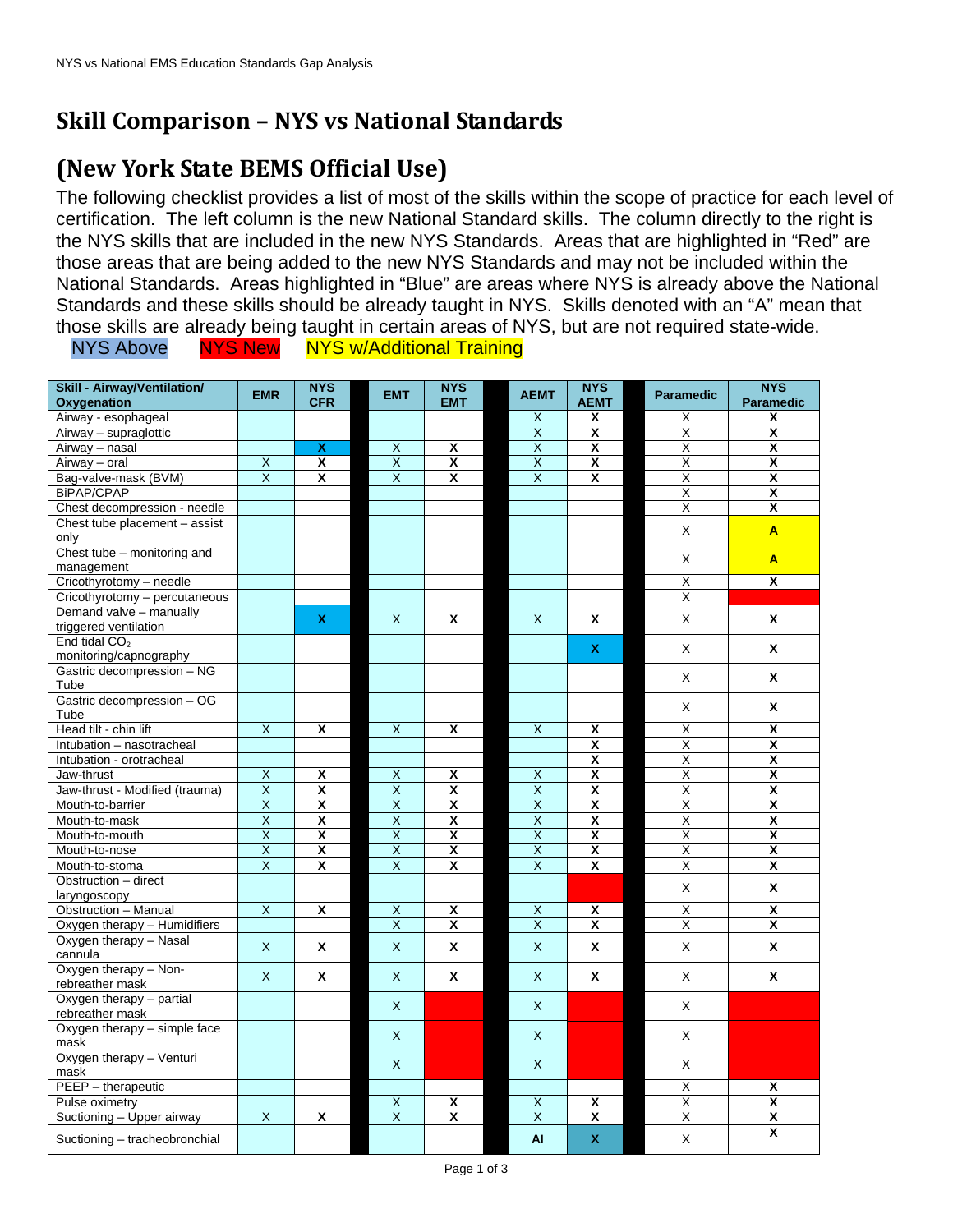NYS vs National EMS Education Standards Gap Analysis

| <b>Skill - Airway/Ventilation/</b><br>Oxygenation               | <b>EMR</b>              | <b>NYS</b><br><b>CFR</b> | <b>EMT</b>                                         | <b>NYS</b><br><b>EMT</b> | <b>AEMT</b>             | <b>NYS</b><br><b>AEMT</b>  | <b>Paramedic</b>             | <b>NYS</b><br><b>Paramedic</b>                     |
|-----------------------------------------------------------------|-------------------------|--------------------------|----------------------------------------------------|--------------------------|-------------------------|----------------------------|------------------------------|----------------------------------------------------|
| Ventilator - Automated                                          |                         |                          |                                                    |                          |                         |                            |                              |                                                    |
| transport (ATV)                                                 |                         |                          | $\mathsf{X}$                                       |                          | X.                      | X                          | X                            | X                                                  |
| Skill-<br><b>Cardiovascular/Circulation</b>                     | <b>EMR</b>              | <b>NYS</b><br><b>CFR</b> | <b>EMT</b>                                         | <b>NYS</b><br><b>EMT</b> | <b>AEMT</b>             | <b>NYS</b><br><b>AEMT</b>  | <b>Paramedic</b>             | <b>NYS</b><br><b>Paramedic</b>                     |
| Cardiac monitoring - multi-lead<br>(interpretive)               |                         |                          |                                                    |                          |                         |                            | X                            | X                                                  |
| Cardiac monitoring - single<br>lead (interpretive)              |                         |                          |                                                    |                          |                         |                            | X                            | X                                                  |
| Cardiopulmonary resuscitation<br>(CPR)                          | $\mathsf{X}$            | X                        | $\mathsf{X}$                                       | X                        | $\mathsf{X}$            | X                          | X                            | X                                                  |
| Cardioversion - electrical                                      |                         |                          |                                                    |                          |                         |                            | $\overline{\mathsf{X}}$      | X                                                  |
| Carotid massage                                                 |                         |                          |                                                    |                          |                         |                            | Χ                            | $\overline{\mathbf{x}}$                            |
| Defibrillation - automated /<br>semi-automated                  | $\mathsf X$             | X                        | X                                                  | X                        | X                       | X                          | X                            | X                                                  |
| Hemorrhage control - direct<br>pressure                         | X                       | X                        | X                                                  | X                        | X.                      | X                          | X                            | X                                                  |
| Hemorrhage control-<br>tourniquet                               | X                       | Χ                        | X                                                  | Χ                        | X                       | Χ                          | X                            | X                                                  |
| Internal; cardiac pacing -<br>monitoring only                   |                         |                          |                                                    |                          |                         |                            | X                            | A                                                  |
| <b>MAST/PASG</b>                                                |                         |                          | $\overline{\mathsf{x}}$                            | $\overline{\mathbf{x}}$  | $\overline{X}$          | $\pmb{\mathsf{x}}$         | Χ                            | $\overline{\mathbf{x}}$                            |
| Mechanical CPR device                                           |                         |                          | A                                                  | $\overline{\mathbf{X}}$  | $\overline{\mathsf{x}}$ |                            | Χ                            |                                                    |
| Transcutaneous pacing -<br>manual                               |                         |                          |                                                    |                          |                         |                            | X                            |                                                    |
| <b>Skill-Immobilization</b>                                     | <b>EMR</b>              | <b>NYS</b><br><b>CFR</b> | <b>EMT</b>                                         | <b>NYS</b><br><b>EMT</b> | <b>AEMT</b>             | <b>NYS</b><br><b>AEMT</b>  | <b>Paramedic</b>             | <b>NYS</b><br><b>Paramedic</b>                     |
| Spinal immobilization - cervical<br>collar                      |                         | x                        | $\mathsf{X}$                                       | x                        | X.                      | X                          | X                            | X                                                  |
| Spinal immobilization - long<br>board                           |                         |                          | X                                                  | X                        | X                       | X                          | X                            | X                                                  |
| Spinal immobilization - manual                                  | $\overline{X}$          | X                        | X                                                  | $\pmb{\mathsf{X}}$       | $\overline{\mathsf{X}}$ | $\pmb{\mathsf{X}}$         | $\overline{\mathsf{x}}$      | χ                                                  |
| Spinal immobilization - seated<br>patient (KED, etc)            |                         |                          | X                                                  | X                        | X                       | X                          | X                            | X                                                  |
| Spinal immobilization - rapid<br>manual extrication             |                         |                          | X                                                  | X                        | X                       | X                          | X                            | X                                                  |
| Extremity stabilization - manual                                | $\overline{\mathsf{x}}$ | Χ                        | $\overline{X}$                                     | $\overline{\mathbf{x}}$  | $\overline{X}$          | $\overline{\mathbf{x}}$    | $\overline{\mathsf{x}}$      | X                                                  |
| <b>Extremity splinting</b>                                      |                         |                          | $\overline{\mathsf{x}}$                            | $\overline{\mathbf{x}}$  | Χ                       | $\overline{\mathbf{x}}$    | Χ                            | $\overline{\mathbf{x}}$                            |
| Splint - traction                                               |                         |                          | $\overline{\mathsf{x}}$                            | $\overline{\mathbf{x}}$  | Χ                       | $\overline{\mathbf{x}}$    | $\overline{\mathsf{x}}$      | $\overline{\mathbf{x}}$                            |
| Mechanical patient restraint<br>Emergency moves for             |                         |                          | $\overline{\mathsf{x}}$                            | $\overline{\mathbf{x}}$  | $\overline{\mathsf{X}}$ | $\overline{\mathbf{X}}$    | $\overline{\mathsf{X}}$      | $\overline{\mathbf{x}}$                            |
| endangered patients                                             | X                       |                          | X                                                  | X                        | X                       | X                          | X                            | X                                                  |
| <b>Skill-Medication</b><br><b>Administration - Routes</b>       | <b>EMR</b>              | <b>NYS</b><br><b>CFR</b> | <b>EMT</b>                                         | <b>NYS</b><br><b>EMT</b> | <b>AEMT</b>             | <b>NYS</b><br><b>AEMT</b>  | <b>Paramedic</b>             | <b>NYS</b><br><b>Paramedic</b>                     |
| Assisting a patient with his/her<br>own prescribed medications  |                         |                          | X                                                  | X                        | Int.                    | <b>State</b><br><b>SOP</b> |                              |                                                    |
| (aerosolized/nebulized)<br>Aerosolized/nebulized (beta          |                         |                          |                                                    | <b>XA</b>                | X                       | X                          |                              |                                                    |
| agonist)<br><b>Buccal</b>                                       |                         |                          |                                                    |                          | $\overline{X}$          |                            |                              | X<br>$\overline{\textsf{x}}$                       |
| Endotracheal tube                                               |                         |                          |                                                    |                          | $\overline{X}$          |                            |                              | $\overline{\mathbf{X}}$                            |
| <b>Skill-Medication</b><br><b>Administration - Routes</b>       | <b>EMR</b>              | <b>NYS</b><br><b>CFR</b> | <b>EMT</b>                                         | <b>NYS</b><br><b>EMT</b> | <b>AEMT</b>             | <b>NYS</b><br><b>AEMT</b>  | Paramedic                    | <b>NYS</b><br>Paramedic                            |
| Inhaled - self-administered<br>(nitrous oxide)                  |                         |                          |                                                    |                          | X                       |                            | X                            |                                                    |
| Intramuscular (epinephrine or<br>glucagon)                      |                         |                          |                                                    |                          | X                       |                            | $\mathsf X$                  | X                                                  |
| Intranasal (naloxone)                                           |                         |                          |                                                    |                          | $\overline{\mathsf{X}}$ |                            | $\overline{\mathsf{x}}$      |                                                    |
| Intravenous push (naloxone,<br>dextrose 50%)                    |                         |                          |                                                    |                          | L.                      |                            | X                            | X                                                  |
| Intravenous push (epinephrine)                                  |                         |                          |                                                    |                          |                         |                            |                              |                                                    |
| Intravenous piggyback                                           |                         |                          |                                                    |                          |                         |                            | X<br>$\overline{X}$          | X<br>$\overline{\mathbf{x}}$                       |
| Nasogastric<br>Oral (glucose)                                   |                         |                          | $\overline{X}$                                     | X                        | $\overline{X}$          | X                          | $\overline{\mathsf{X}}$      | $\overline{\mathbf{X}}$                            |
| Oral (aspirin)                                                  |                         |                          | $\overline{X}$                                     | $\pmb{\mathsf{X}}$       | $\overline{X}$          | X                          | $\overline{X}$               | $\pmb{\mathsf{x}}$                                 |
| Rectal                                                          |                         |                          |                                                    |                          |                         |                            | $\overline{\mathsf{x}}$      | $\overline{\mathbf{x}}$                            |
| Subcutaneous (epinephrine)                                      |                         |                          |                                                    |                          | г                       |                            | $\overline{\mathsf{X}}$<br>Χ | $\overline{\mathbf{x}}$<br>$\overline{\mathbf{X}}$ |
| Sublingual (nitroglycerin)<br>Auto-injector (self or peer care) | $\overline{X}$          |                          | $\overline{\mathsf{x}}$<br>$\overline{\mathsf{X}}$ | X                        | L<br>$\overline{X}$     | Χ                          | χ                            | $\overline{\mathbf{x}}$                            |
| Auto-injector (patient's own                                    |                         |                          |                                                    |                          |                         |                            |                              |                                                    |
| prescribed meds)                                                |                         | XA                       | $\boldsymbol{\mathsf{X}}$                          | X                        | X                       | X                          | X                            | X                                                  |